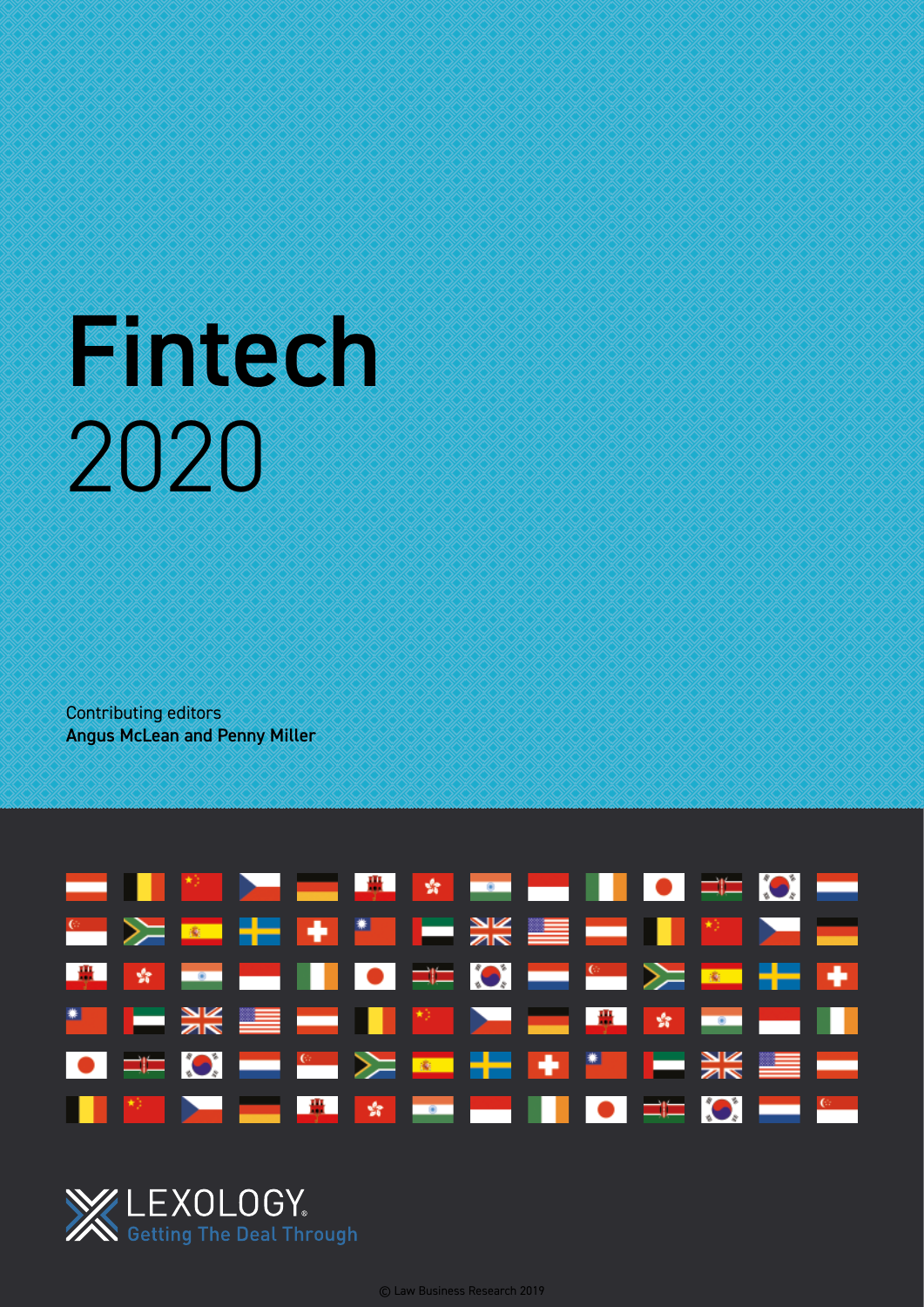#### Publisher

Tom Barnes tom.barnes@lbresearch.com

**Subscriptions** Claire Bagnall claire.bagnall@lbresearch.com

#### Senior business development managers Adam Sargent

adam.sargent@gettingthedealthrough.com

# Dan White

dan.white@gettingthedealthrough.com

#### Published by

Law Business Research Ltd 87 Lancaster Road London, W11 1QQ, UK Tel: +44 20 3780 4147 Fax: +44 20 7229 6910

The information provided in this publication is general and may not apply in a specific situation. Legal advice should always be sought before taking any legal action based on the information provided. This information is not intended to create, nor does receipt of it constitute, a lawyer– client relationship. The publishers and authors accept no responsibility for any acts or omissions contained herein. The information provided was verified between June and August 2019. Be advised that this is a developing area.

© Law Business Research Ltd 2019 No photocopying without a CLA licence. First published 2016 Fourth edition ISBN 978-1-83862-148-3

Printed and distributed by Encompass Print Solutions Tel: 0844 2480 112



# **Fintech** 2020

Contributing editors Angus McLean and Penny Miller Simmons & Simmons

Lexology Getting The Deal Through is delighted to publish the fourth edition of *Fintech*, which is available in print and online at www.lexology.com/gtdt.

Lexology Getting The Deal Through provides international expert analysis in key areas of law, practice and regulation for corporate counsel, cross-border legal practitioners, and company directors and officers.

Throughout this edition, and following the unique Lexology Getting The Deal Through format, the same key questions are answered by leading practitioners in each of the jurisdictions featured. Our coverage this year includes new chapters on Austria, Gibraltar, Ireland, Kenya and South Africa.

Lexology Getting The Deal Through titles are published annually in print. Please ensure you are referring to the latest edition or to the online version at www.lexology.com/gtdt.

Every effort has been made to cover all matters of concern to readers. However, specific legal advice should always be sought from experienced local advisers.

Lexology Getting The Deal Through gratefully acknowledges the efforts of all the contributors to this volume, who were chosen for their recognised expertise. We also extend special thanks to the contributing editors, Angus McLean and Penny Miller of Simmons & Simmons, for their continued assistance with this volume.



London August 2019

Reproduced with permission from Law Business Research Ltd This article was first published in August 2019 For further information please contact editorial@gettingthedealthrough.com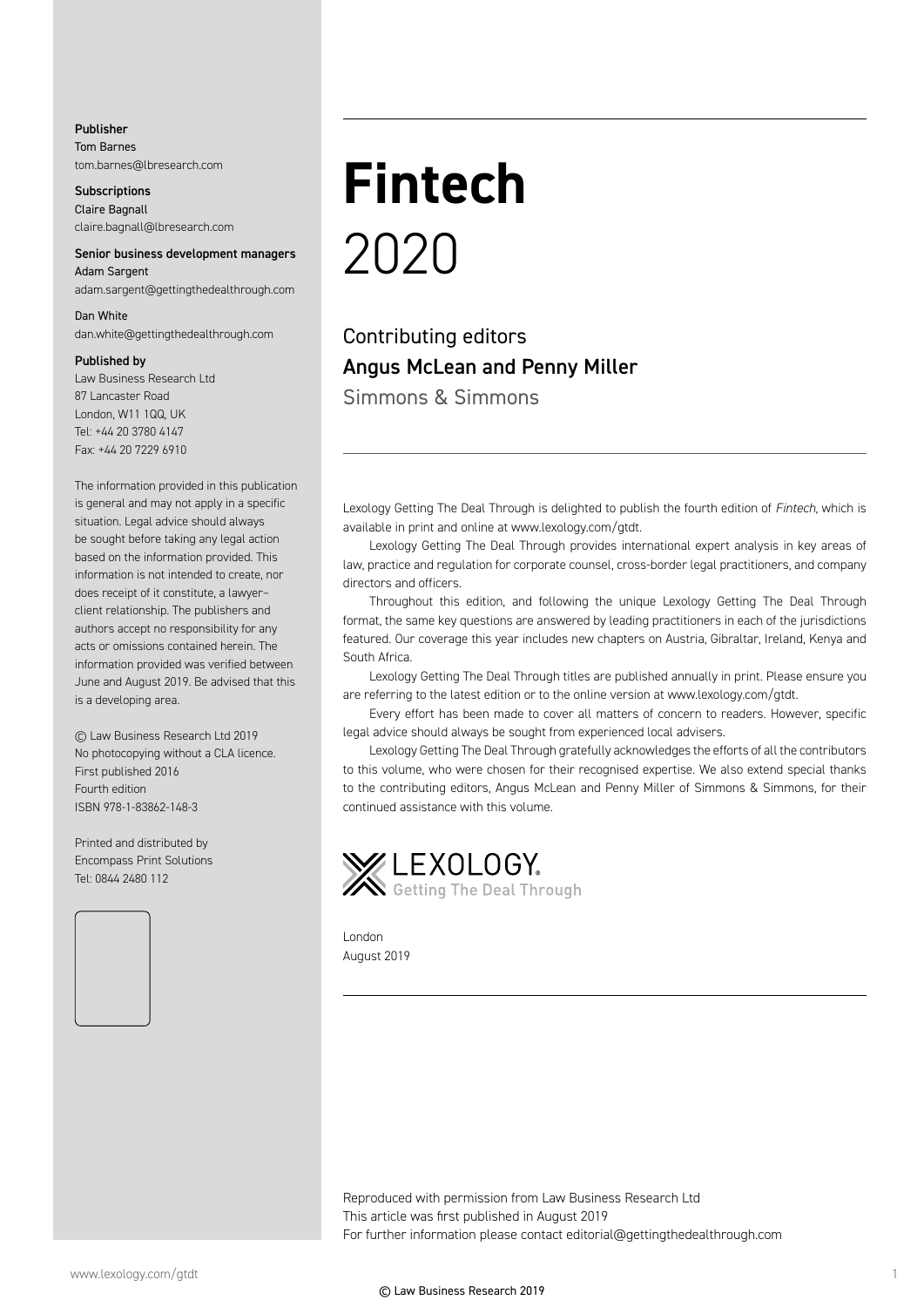# **Contents**

| <b>Introduction</b>                                                                                                                                                                                | 5  |
|----------------------------------------------------------------------------------------------------------------------------------------------------------------------------------------------------|----|
| Angus McLean and Penny Miller                                                                                                                                                                      |    |
| Simmons & Simmons                                                                                                                                                                                  |    |
| <b>Austria</b>                                                                                                                                                                                     | 7  |
| Stephan Heckenthaler and Brigita Rakar                                                                                                                                                             |    |
| Binder Grösswang Rechtsanwälte GmbH                                                                                                                                                                |    |
| <b>Belgium</b>                                                                                                                                                                                     | 14 |
| Vincent Verkooijen, Jérémie Doornaert and Martin Carlier<br>Simmons & Simmons                                                                                                                      |    |
| <b>China</b>                                                                                                                                                                                       | 24 |
| Jingyuan Shi<br>Simmons & Simmons                                                                                                                                                                  |    |
| <b>Czech Republic</b>                                                                                                                                                                              | 31 |
| Jan Ditrych, Klára Linhartová, Michal Matějka, Zbyněk Loebl,<br>Martin Švalbach and Matěj Daněk<br>PRK Partners s.r.o. Attorneys at Law                                                            |    |
| Germany                                                                                                                                                                                            | 37 |
| Wolfgang Kotzur, Janine Marinello, Steffen Nguyen-Quang,<br>Christopher Götz, Dang Ngo, Martin Gramsch, Sascha Kuhn,<br>Elmar Weinand, Jochen Kindermann and Felix Biedermann<br>Simmons & Simmons |    |
| Gibraltar                                                                                                                                                                                          | 46 |
| Peter Howitt, David Borge and Kunal Budhrani<br>Ince                                                                                                                                               |    |
| <b>Hong Kong</b>                                                                                                                                                                                   | 53 |
| lan Wood<br>Simmons & Simmons                                                                                                                                                                      |    |
| India                                                                                                                                                                                              | 61 |
| Stephen Mathias and Anuj Kaila<br>Kochhar & Co                                                                                                                                                     |    |
| Indonesia                                                                                                                                                                                          | 69 |
| Abadi Tisnadisastra and Abdillah S Tadjoedin<br><b>AKSET Law</b>                                                                                                                                   |    |
| <b>Ireland</b>                                                                                                                                                                                     | 76 |
| Liam Flynn and Lorna Daly<br>Matheson                                                                                                                                                              |    |

| Japan                                                                                                                                                                                       | 84  |
|---------------------------------------------------------------------------------------------------------------------------------------------------------------------------------------------|-----|
| Ken Kawai, Akihito Miyake and Tomoyuki Tanaka<br>Anderson Mōri & Tomotsune                                                                                                                  |     |
| Kenya                                                                                                                                                                                       | 92  |
| John Syekei, Dominic Indokhomi, Eddah Kiai and Irene Muthoni<br>Coulson Harney LLP                                                                                                          |     |
| <b>Korea</b>                                                                                                                                                                                | 99  |
| Jung Min Lee, Joon Young Kim and Kwang Sun Ko<br>Kim & Chang                                                                                                                                |     |
| <b>Netherlands</b>                                                                                                                                                                          | 109 |
| Jeroen Bos, Aron Berket and Marline Hillen<br>Simmons & Simmons                                                                                                                             |     |
| <b>Singapore</b>                                                                                                                                                                            | 119 |
| Damian Adams, Jason Valoti, Grace Chong, Ng Aik Kai, Benedict Tan,<br>Marcus Teo and Sun Zixiang<br>Simmons & Simmons                                                                       |     |
| <b>South Africa</b>                                                                                                                                                                         | 129 |
| David Geral, Kirsten Kern, Livia Dyer, Claire Franklyn, Xolani Nyali<br>and Bright Tibane<br><b>Bowmans</b>                                                                                 |     |
| <b>Spain</b>                                                                                                                                                                                | 139 |
| Alfredo de Lorenzo, Ignacio González, Carlos Jiménez de Laiglesia,<br>Alvaro Muñoz, Juan Sosa and María Tomillo<br>Simmons & Simmons                                                        |     |
| <b>Sweden</b>                                                                                                                                                                               | 148 |
| Emma Stuart-Beck, Caroline Krassén, Lave Nilsson, Henrik Schön,<br>Viveka Classon, Moa Bodin, Lisa Ullman, Sarah Berger,<br>Malin Malm Waerme and Nicklas Thorgerzon<br>Advokatfirman Vinge |     |
| Switzerland                                                                                                                                                                                 | 156 |
| Clara-Ann Gordon and Thomas A Frick<br>Niederer Kraft Frey Ltd                                                                                                                              |     |
| <b>Taiwan</b>                                                                                                                                                                               | 163 |
| Abe Sung and Eddie Hsiung<br>Lee and Li, Attorneys-at-Law                                                                                                                                   |     |
| <b>United Arab Emirates</b>                                                                                                                                                                 | 172 |
| Raza Rizvi, Muneer Khan, Samir Safar-Aly and Ben Lyons<br>Simmons & Simmons                                                                                                                 |     |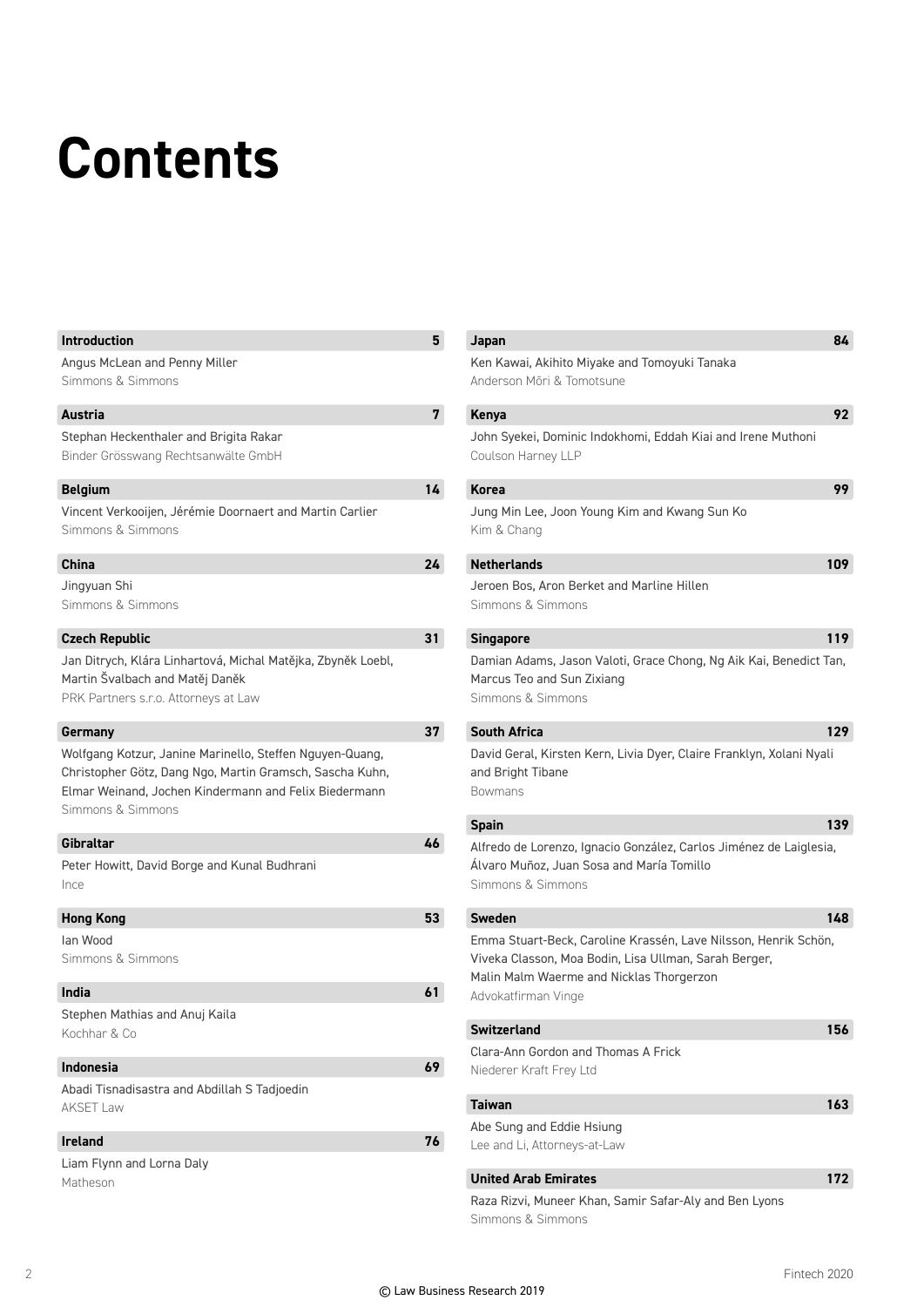# **United Kingdom 183**

Angus McLean, Penny Miller, George Morris, Darren Oswick, Peter Broadhurst, Olly Jones, Kate Cofman-Nicoresti, Sophie Lessar and Alix Boberg Simmons & Simmons

**United States 197** Sam Kramer

Baker McKenzie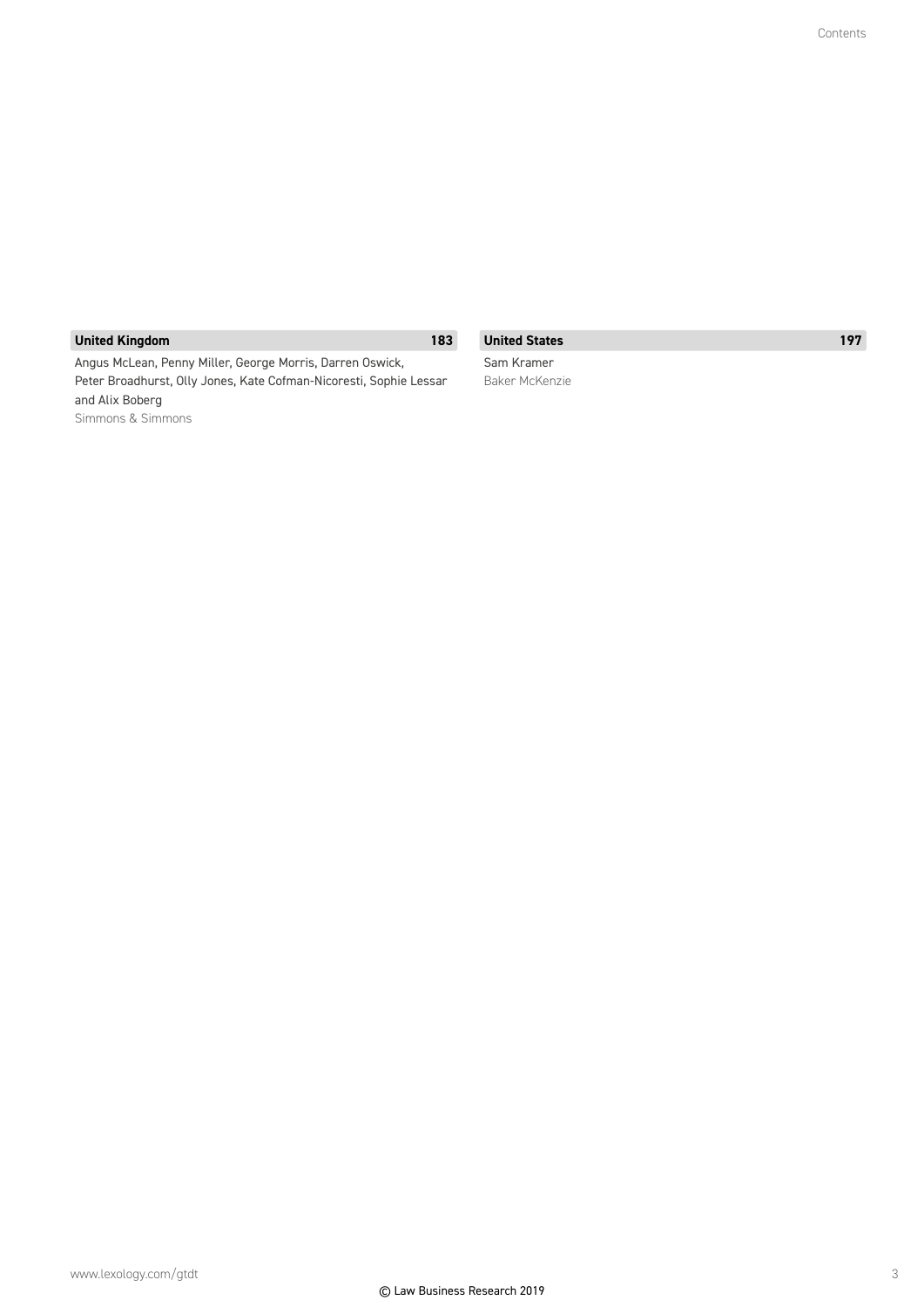# **Ireland**

Liam Flynn and Lorna Daly Matheson

#### **FINTECH LANDSCAPE AND INITIATIVES**

#### **General innovation climate**

1 What is the general state of fintech innovation in your jurisdiction?

Ireland has a very active fintech scene and is one of the leading jurisdictions for fintech start-ups and corporate innovation in Europe. In addition, as Brexit looms, many payments and e-money firms that previously provided services across the EU via a UK payments or e-money licence have sought to obtain authorisation by the Central Bank of Ireland (the Central Bank) so as to ensure continuity of operations. This has led to a very significant increase in the number of licensed payments and e-money firms, to 14 and eight respectively, and there are multiple further licence applications in the pipeline.

Ireland has won an outsized share of European investment in corporate innovation labs, with many global financial services groups establishing their innovation labs in Ireland. Accelerator programmes are also expanding their activities in Ireland, with Dublin being added as one of two accelerator locations by the NadiFin FinTech accelerator programme and the National Digital Research Centre expanding its activities outside Dublin to Waterford and Galway. Dublin remains the hub for fintech activities in Ireland, but other regional centres are also seeing growth.

Notwithstanding the burgeoning start-up scene, digital challenger banks have not penetrated the Irish market to any significant extent and there are currently no home-grown challenger banks. European digital operators have passported their services into Ireland but have not yet posed an existential threat to traditional Irish banking houses. Roboadvice has yet to make an appearance in the mainstream investments market. Many life and health insurers are now investigating the potential incorporation of wearable devices into insurance underwriting, and some of the main motor insurers have launched safe driving apps that provide telematics-based discounts for drivers.

#### **Government and regulatory support**

#### 2 Do government bodies or regulators provide any support specific to financial innovation? If so, what are the key benefits of such support?

The government of Ireland is strongly supportive of fintech and in its recently revised Strategy for the International Financial Services Sector ('Ireland for Finance 2025') has stated its commitment to developing Ireland as a global leader in the financial services sector, creating an environment in which both indigenous and multinational firms can draw on key government incentives and supports to grow their businesses. The main state business and employment promotion agencies, IDA Ireland and Enterprise Ireland, provide a range of supports for fintech operations at all levels of development, and the state investment fund (ISIF) has made multiple venture capital or equity investments in promising fintech start-ups.

On 20 April 2018, the Central Bank launched its Innovation Hub. This is a direct and dedicated point of contact for firms developing or implementing innovations in financial services based on new technologies. This was to accommodate greater interaction with the growing number of fintech businesses looking to set up operations in Dublin, or expand their existing operations both in the regulated and unregulated space.

#### **FINANCIAL REGULATION**

#### **Regulatory bodies**

3 Which bodies regulate the provision of fintech products and services?

There is only one financial services regulator in Ireland, the Central Bank, which is responsible for authorising and supervising all providers of regulated financial services. The Central Bank is responsible for both prudential supervision and conduct of business supervision of regulated entities which it has authorised. Where a regulated firm has been authorised by a supervisory authority in another EU or EEA jurisdiction, the home state regulator will be responsible for prudential supervision but the Central Bank will be responsible for conduct of business supervision in Ireland. The Single Supervisory Mechanism at the European Central Bank also directly supervises significant credit institutions and has exclusive competence for the authorisation of credit institutions (other than branches of third-country credit institutions).

#### **Regulated activities**

#### 4 Which activities trigger a licensing requirement in your jurisdiction?

Whether a fintech business needs to hold a financial services authorisation will depend on the nature of the activities that the firm engages in. As far as investment-related activities are concerned, Directive 2014/65/EU (MiFID II) was transposed into Irish law by the European Union (Markets in Financial Instruments) Regulations 2017 (the Irish MiFID II Regulations). Engaging in any of the investment services and activities listed in MiFID II, such as providing investment advice or executing client orders, is a regulated activity requiring authorisation. Other parts of the MiFID II package also have direct effect in Ireland.

Engaging in banking business requires authorisation under the Central Bank Act 1971. The European Union (Capital Requirements) Regulations 2014 transposed the Capital Requirements Directive 2013/36/EU (CRD IV) into Irish law and the requirements for obtaining an Irish banking licence are based on the transposition of the CRD IV package. Other parts of the CRD IV package also have direct effect in Ireland. Banking business means taking deposits or other repayable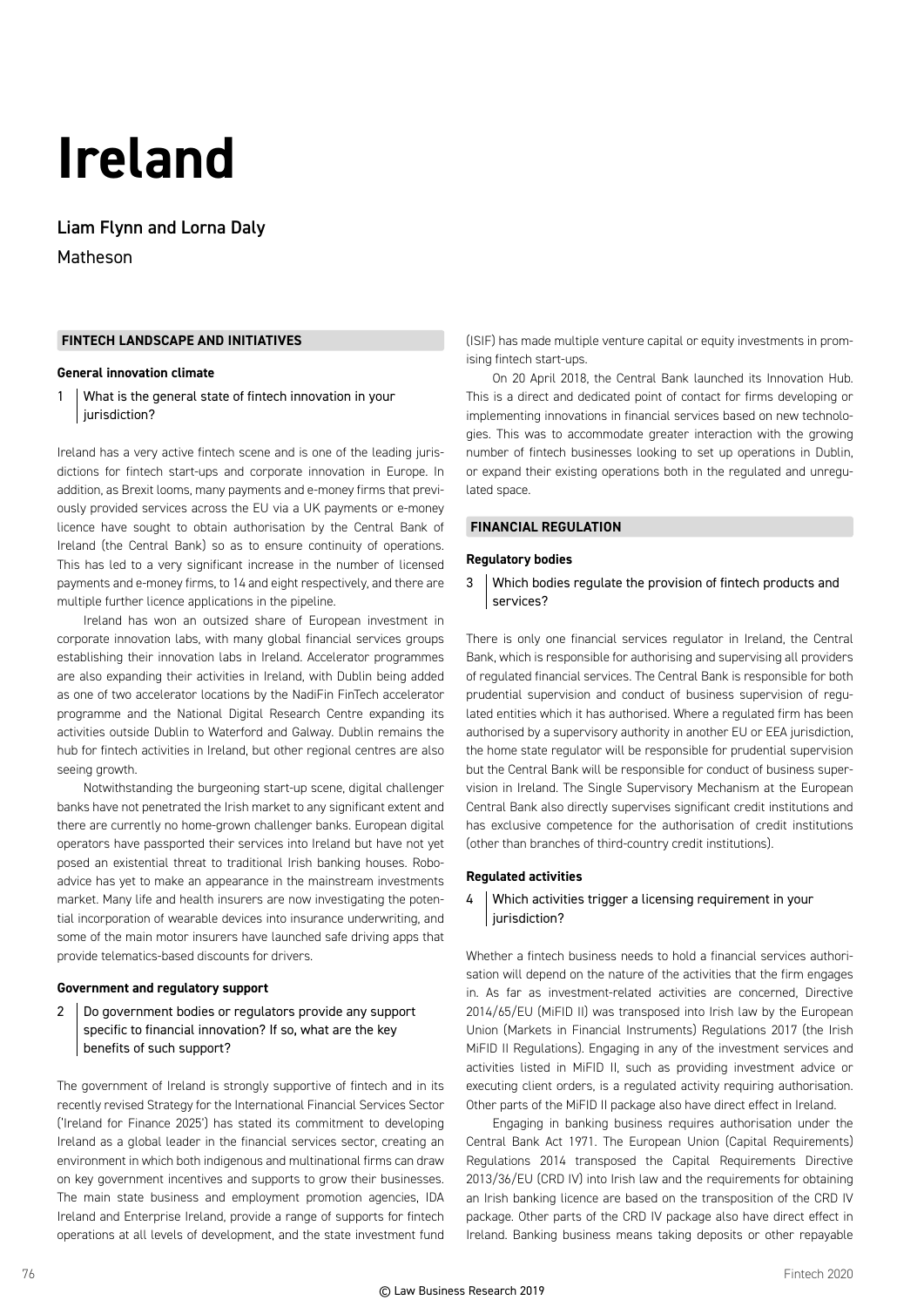funds from members of the public and granting credit for own account. There is a restriction in the 1971 Act, in the absence of an exemption from the Central Bank, which prohibits anyone from using the term 'bank' in their name or holding themselves out as a bank without holding the necessary authorisation. Ireland also has a regime for authorising branches of credit institutions established in third countries third country branches) under section 9A of the Central Bank Act 1971.

#### **Consumer lending**

# 5 | Is consumer lending regulated in your jurisdiction?

Subject to very limited exceptions, providing cash loans to individuals (not just consumers) in Ireland is a regulated activity requiring authorisation as a retail credit firm under the Central Bank Act 1997, unless the lender is otherwise authorised to provide such credit, for example, a bank. This is an Irish domestic licensing regime and does not derive from an EU law obligation.

Multiple aspects of consumer lending are also regulated (at a conduct-of-business level) under the Consumer Credit Act 1995 and the European Communities (Consumer Credit Agreement) Regulations 2010, which regulate the form and content of credit agreements. The 1995 Act and the 2010 Regulations implement the provisions of Directive 87/102/EEC as amended, and Directive 2008/48/EC.

The Central Bank's Consumer Protection Code 2012 and associated addenda (the CPC) are also relevant. The CPC applies to all financial services providers who are authorised, registered or licensed by the Central Bank, as well as financial services providers authorised, registered or licensed in another EU or EEA member state when providing services in Ireland on a branch or cross-border basis. The CPC essentially requires regulated entities to adhere to a set of general requirements such as to provide terms of business to consumers, conduct know-your-customer, to establish the suitability of the product and adhere to lending and advertisement requirements.

There are also separate requirements for mortgage lending to consumers, including the housing loan requirements under the Consumer Credit Act 1995, European Union (Consumer Mortgage Credit Agreements) Regulations 2016, implementing the provisions of Directive 2014/17/EU and the Central Bank's Code of Conduct on Mortgage Arrears.

# **Secondary market loan trading**

#### $6$  Are there restrictions on trading loans in the secondary market in your jurisdiction?

Part V of the Central Bank Act 1997 regulates credit servicing, which includes holding the legal title to loans made by regulated financial services providers to individuals and small to medium-sized enterprises (SMEs). Credit servicing is a regulated activity requiring authorisation by the Central Bank of Ireland. Acquiring the beneficial interest in such loans is not, however, a regulated activity, although there are associated licensing requirements applicable to entities that provide administration or servicing in respect of such loans. Trading in non-SME corporate loans is not, generally speaking, a regulated activity in Ireland.

There may also be data protection issues and general contractual issues that need to be addressed, irrespective of the nature of the loans being traded.

# **Collective investment schemes**

7 Describe the regulatory regime for collective investment schemes and whether fintech companies providing alternative finance products or services would fall within its scope.

Investment funds are authorised and regulated by the Central Bank, and may be regulated as:

- undertakings for collective investment in transferable securities (UCITS) in accordance with the European Communities (Undertakings for Collective Investment in Transferable Securities) Regulations 2011, which implement the UCITS Directives into Irish law, and the Central Bank (Supervision and Enforcement) Act 2013 (Section 48(1)) (Undertakings for Collective Investment in Transferable Securities) Regulations 2019 (collectively the UCITS Regulations); or
- retail investor alternative investment funds (RIAIFs) or qualifying investor alternative investment funds (QIAIFs) in accordance with the requirements of the Central Bank and of the European Union (Alternative Investment Fund Managers) Regulations 2013 (as amended) (the AIFM Regulations), which implement the Alternative Investment Fund Managers Directive 2011/61/EU (AIFMD) into Irish law.

UCITS, RIAIFs and QIAIFs may be organised through a number of legal structures, the most popular of which are the Irish collective assetmanagement vehicle (ICAV), the investment public limited company (investment company) and authorised unit trusts. It is an offence to carry on business as an ICAV, investment company or authorised unit trust unless authorised by the Central Bank.

Fintech companies, whether providing alternative finance products or otherwise, would not typically fall to be regulated as investment funds. However, fintech firms that fall within the definition of alternative investment funds (see question 8) would require authorisation. Note that fintech companies that provide services to investment funds may require authorisation if they are providing regulated depositary or administration services. Depositaries and administrators to investment funds may also engage fintech firms, in which case applicable Central Bank outsourcing requirements may apply, although in general, the fintech service providers would not themselves require authorisation.

# **Alternative investment funds**

# 8 Are managers of alternative investment funds regulated?

The Central Bank authorises and regulates Irish alternative investment fund managers (AIFMs) under the AIFM Regulations, as well as regulating UCITS management companies in accordance with the UCITS Regulations, and non-UCITS management companies (a residual category post-AIFMD). Most fintech companies would be expected to fall outside the scope of the AIFM Regulations and the UCITS Regulations.

# **Peer-to-peer and marketplace lending**

# 9 Describe any specific regulation of peer-to-peer or marketplace lending in your jurisdiction.

There is currently no distinct regulatory regime for peer-to-peer or marketplace lending in Ireland. Some of the regimes described in this chapter (eg, retail credit) may, however, be relevant depending on the nature of the specific activities engaged in and a regulatory analysis of the proposed process flow is therefore always advisable. See also question 10.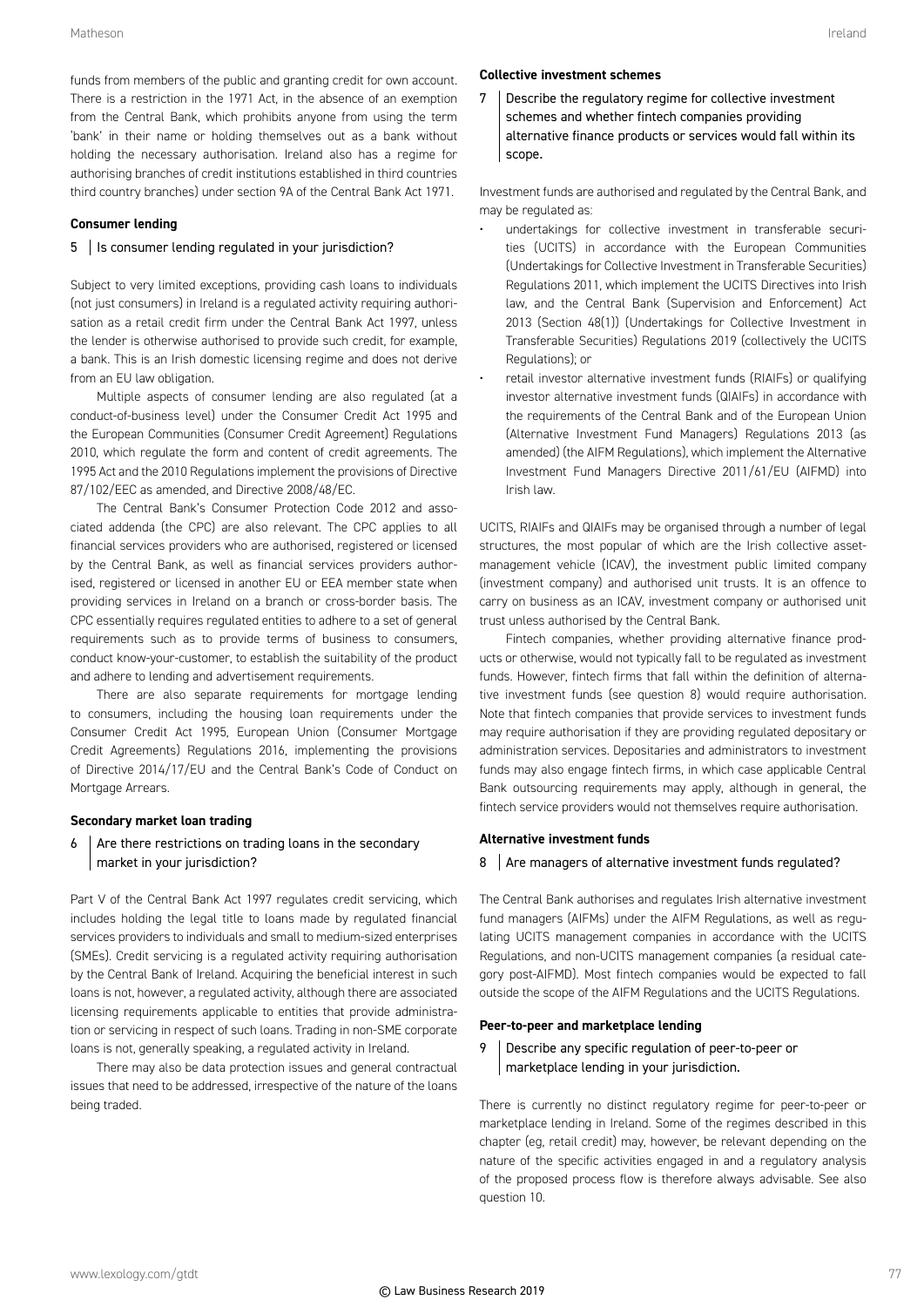#### **Crowdfunding**

# 10 | Describe any specific regulation of crowdfunding in your jurisdiction.

Crowdfunding is not currently specifically regulated in Ireland, assuming it does not involve deposit-taking, which may attract banking regulation, or the promotion of equity investments, which may attract prospectus regulation. However, some of the other regimes described in this chapter (eg, payment services) may also be relevant depending on the nature of the specific activities engaged in and a regulatory analysis of the proposed process flow is therefore always advisable.

In March 2018, the European Commission presented a proposal for a regulation setting out a regulatory regime for crowdfunding service providers, which would apply to crowdfunding service providers involved in either peer-to-peer business lending where the investor has an expectation of a financial return or the investment crowdfunding model, where investors receive shares or bonds in return for their investments. If adopted, the regulation will allow in-scope platforms to apply for an EU passport based on a single set of rules. To complement the new regulation on crowdfunding, the European Commission has also proposed a directive amending MiFID II.

The Irish Department of Finance published a Consultation Paper on the Regulation of Crowdfunding in April 2017, followed by a feedback statement. The government's Ireland for Finance 2025 Strategy Paper in March 2019 included a proposal to regulate crowdfunding in Ireland and enact a domestic regulatory regime, in parallel with the European regulation, to ensure sufficient consumer protection for unsophisticated investors and to facilitate the growth of crowdfunding as an alternative source of finance for Irish SMEs.

#### **Invoice trading**

#### 11 | Describe any specific regulation of invoice trading in your jurisdiction.

As mentioned above, holding title to loans advanced to consumers and SMEs can constitute credit servicing, requiring licensing under the Central Bank Act 1997 in certain circumstances. At a conduct of business level, the Central Bank (Supervision and Enforcement) Act 2013 (Section 48) (Lending to Small and Medium-Sized Enterprises) Regulations 2015 apply to regulated financial services providers and regulate the provision of credit by a regulated entity to micro, small and medium-sized enterprises in Ireland. 'Credit' is broadly defined as a deferred payment, cash loan or other similar financial accommodation, including hire purchase, invoice discounting and the letting of goods. There are no regulations specific to invoice trading, described as such, in Ireland.

#### **Payment services**

#### 12 Are payment services regulated in your jurisdiction?

Yes. The provision of payment services is a regulated activity requiring authorisation under the European Union (Payment Services) Regulations 2018 (the PSD Regulations), which transpose Directive 2015/2366/EU (PSD2) into Irish law. Ireland's implementation of PSD2 through the PSD Regulations was consistent with the principle of maximum harmonisation and as such the PSD Regulations reflect the requirements of PSD2 itself.

Where PSD2 does not apply, there is a domestic regime under Part V of the Central Bank Act 1997 which regulates 'money transmission business'. Money transmission business is defined as a business that comprises or includes providing a money transmission service to members of the public.

#### **Open banking**

#### $13$  Are there any laws or regulations introduced to promote competition that require financial institutions to make customer or product data available to third parties?

Yes. One of the main aims of PSD2 was to increase competition in the payment sector, introduce open banking and facilitate access by thirdparty providers to a user's account held with their account servicing payment service provider (usually a bank). The Strong Customer Authentication requirements will come into effect in September 2019 and this has required account servicing payment service providers to develop and test APIs to facilitate open access by third-party providers.

#### **Insurance products**

14 Do fintech companies that sell or market insurance products in your jurisdiction need to be regulated?

Any entity that carries on insurance or reinsurance business in Ireland (ie, an insurance or reinsurance underwriter) requires an authorisation in accordance with the requirements of Directive 2009/138/EC (Solvency II) as implemented in Ireland by the European Union (Insurance and Reinsurance) Regulations 2015.

The European Union (Insurance Distribution) Regulations 2018 (the IDD Regulations) came into force on 1 October 2018 and transpose the Insurance Distribution Directive (EU) 2016/97 into Irish law. The IDD Regulations set out authorisation and ongoing regulatory requirements for any person engaged in 'insurance distribution' in Ireland. This is broadly defined to include advising on, proposing, or carrying out other work preparatory to the conclusion of contracts of insurance, of concluding such contracts, or of assisting in the administration and performance of such contracts. Any fintech firm that sells or markets insurance products in Ireland (as a broker or agent) is likely to require authorisation in accordance with the IDD Regulations.

#### **Credit references**

#### 15  $\vert$  Are there any restrictions on providing credit references or credit information services in your jurisdiction?

The provision of third-party credit referencing or credit information services is not specifically regulated in Ireland, but historically this activity has not been widespread – credit checking was conducted directly by lenders themselves. Reflecting the fragmented credit information formerly available in Ireland, the Credit Reporting Act 2013 and associated regulations provide for the establishment and operation of a statutory central credit register (CCR) system, established and operated by the Central Bank. Credit providers in Ireland are required to provide information to the Central Bank for entry to the CCR and are also obliged to make an enquiry in respect of relevant credit applications.

#### **CROSS-BORDER REGULATION**

#### **Passporting**

#### 16 Can regulated activities be passported into your jurisdiction?

Yes, where the regulated activity is covered by relevant EU legislation, the provider is authorised in another EU or EEA member state and subject to compliance with the applicable notification procedures under relevant legislation.

As a general principle, where a financial institution authorised in another EU or EEA member state (the home state) passports its services into Ireland through the establishment of a branch in Ireland, or by providing its services on a cross-border services basis, the home state regulator retains responsibility for the prudential supervision of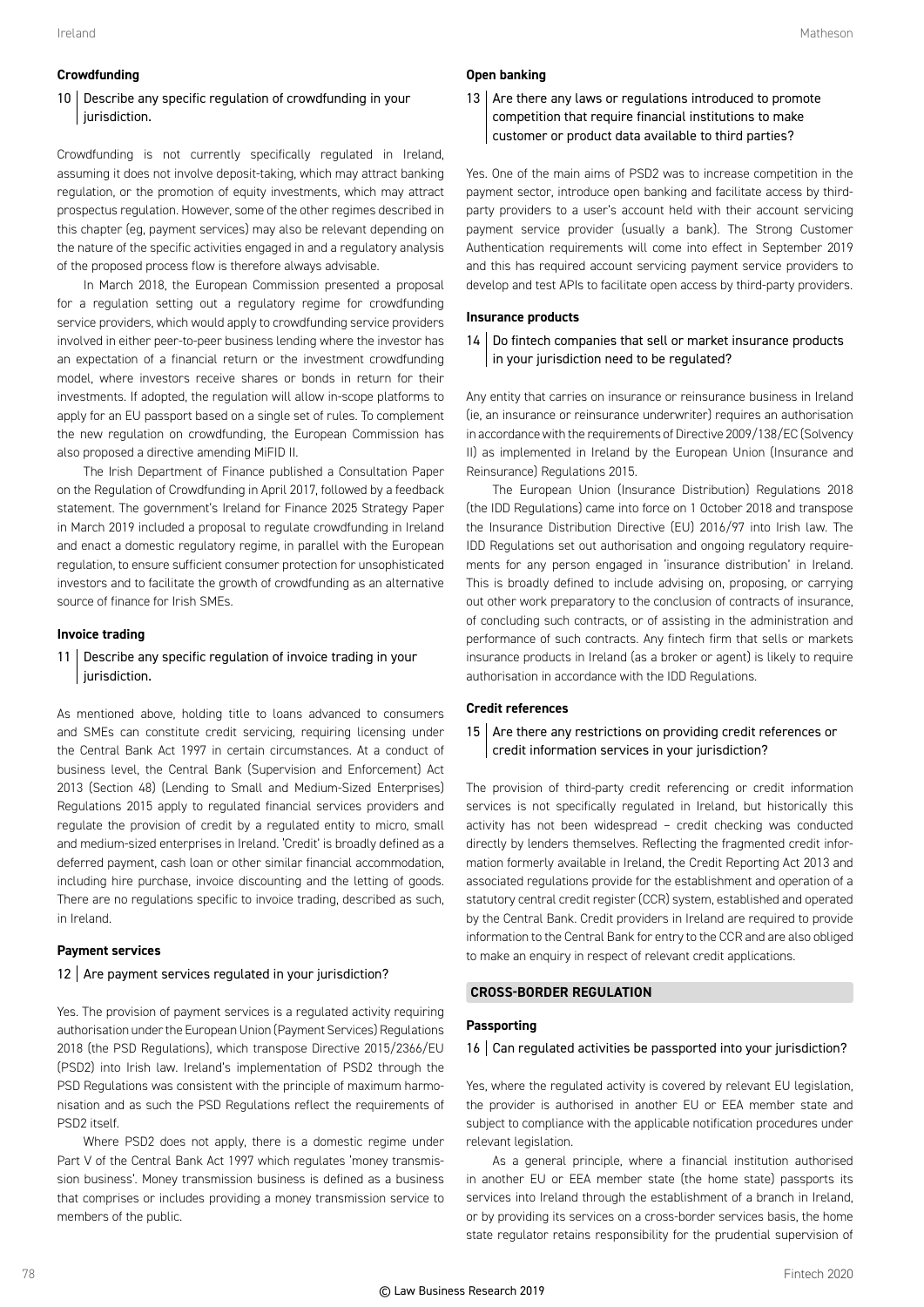that entity. The regulator of the member state into which passporting is undertaken (the host state), in this case the Central Bank, will supervise the passported entity's conduct of business in Ireland. The Central Bank does not in general adopt a gold-plating approach, and in general local conduct of business rules are not excessively onerous.

#### **Requirement for a local presence**

17 Can fintech companies obtain a licence to provide financial services in your jurisdiction without establishing a local presence?

Where a fintech company wishes to provide a regulated service, then, subject to the ability to passport into Ireland on a services basis where the fintech company is authorised in another EU or EEA member state, it is not possible to provide regulated financial services in Ireland unless the fintech company establishes a presence in Ireland.

The Central Bank, as the regulatory body responsible for authorising firms providing regulated financial services in Ireland, applies minimum substance requirements depending on the nature, scale, complexity and risk profile of the firm and the proposed activities and customers.

#### **SALES AND MARKETING**

#### **Restrictions**

 $18$  What restrictions apply to the sales and marketing of financial services and products in your jurisdiction?

There is no cross-industry financial promotions regime under Irish law and the promotion, sale and marketing of particular financial services and products are governed by sector-specific requirements, for example under the IDD Regulations, the CPC or the Irish MiFID Regulations. These regimes set out rules in relation to offering financial services and products, disclosure and transparency requirements for advertising and rules relating to incentives for the sale of financial products and services to customers in Ireland, among other matters.

#### **CHANGE OF CONTROL**

#### **Notification and consent**

19 Describe any rules relating to notification or consent requirements if a regulated business changes control.

Most regulated businesses operating in Ireland are subject to change of control regimes that require direct and indirect acquisitions and disposals of 'qualifying holdings' (10 per cent or more) to be notified to relevant competent authority. For firms authorised in Ireland the notification is made to the Central Bank, which then has a specific time period to review the change of control and request further information, confirm no objection, or object to the change. For credit institutions, the European Central Bank also has a role in the assessment of change of control notifications.

#### **FINANCIAL CRIME**

#### **Anti-bribery and anti-money laundering procedures**

 $20$  Are fintech companies required by law or regulation to have procedures to combat bribery or money laundering?

The Criminal Justice (Corruption Offences) Act 2018 (the Act) overhauled Irish anti-corruption laws and introduced a number of new offences, including a corporate liability offence that allows for a corporate body to be held liable for the corrupt actions committed for its benefit by any director, manager, secretary, employee, agent or subsidiary. The single defence available is demonstrating that the company took all reasonable steps and exercised all due diligence to avoid the offence being committed. Many firms are now implementing robust procedures and delivering training to staff on anti-bribery and corruption rules as a result.

Any fintech company which is a 'designated body' for the purposes of the Criminal Justice (Money Laundering and Terrorist Financing) Act 2010 (CJA) will be subject to anti-money laundering (AML) and counter-terrorist financing (CTF) requirements. Certain entities that are designated bodies for the purposes of the CJA, such as leasing companies, or those providing factoring services, do not require authorisations or licences from the Central Bank, but are subject to AML and CTF obligations under the CJA and are required to register with the Central Bank for that purpose. Fintech providers that are not regulated should therefore check on a case-by-case basis whether they are subject to the CJA.

The current position is that digital currencies or assets are not generally recognised as being 'money' for AML purposes, which triggered the amendments set out in the Fifth Money Laundering Directive (EU) 2018/843 (MLD5), to bring digital currency custodian wallet providers, and providers engaged in exchange services between digital currencies and fiat currencies, within its scope. MLD5 is expected to be transposed into Irish law by January 2020.

#### **Guidance**

21 | Is there regulatory or industry anti-financial crime guidance for fintech companies?

There is nothing specific to fintech companies. In line with other regulators, the Central Bank has generally increased its focus on AML/CFT and cyber risks across all regulated financial services. The Central Bank issued best practice guidance on cyber security within the investment firm and fund services industry in September 2015, followed by crossindustry guidance on information technology and cybersecurity risks in September 2016. The Central Bank will also expect relevant firms to apply European Banking Authority (EBA) guidelines and technical standards published under PSD2 and other specific regimes, as applicable. There are also AML/CFT guidelines applicable to fintech business that are 'designated persons' for the purposes of the CJA (see question 20).

#### **PEER-TO-PEER AND MARKETPLACE LENDING**

#### **Execution and enforceability of loan agreements**

22 What are the requirements for executing loan agreements or security agreements? Is there a risk that loan agreements or security agreements entered into on a peer-to-peer or marketplace lending platform will not be enforceable?

For a loan agreement or security agreement to be binding, there has to be an offer, acceptance, consideration, intention to create legal relations and certainty as to terms. The application of these principles does not depend on the particular technology that is being used so that acceptance can be evidenced by clicking in a designated box on a peer-to-peer or marketplace lending platform website.

There are additional requirements for specific types of loan agreement, for example under the European Communities (Consumer Credit Agreements) Regulations 2010, the Consumer Credit Act and the European Union (Consumer Mortgage Credit Agreements) Regulations 2016.

A deed is necessary for certain types of transactions, including property-related transactions. Deeds made by individuals must be signed, and Irish law recognises electronic contracts and signatures in accordance with the requirements of the Electronic Commerce Act 2000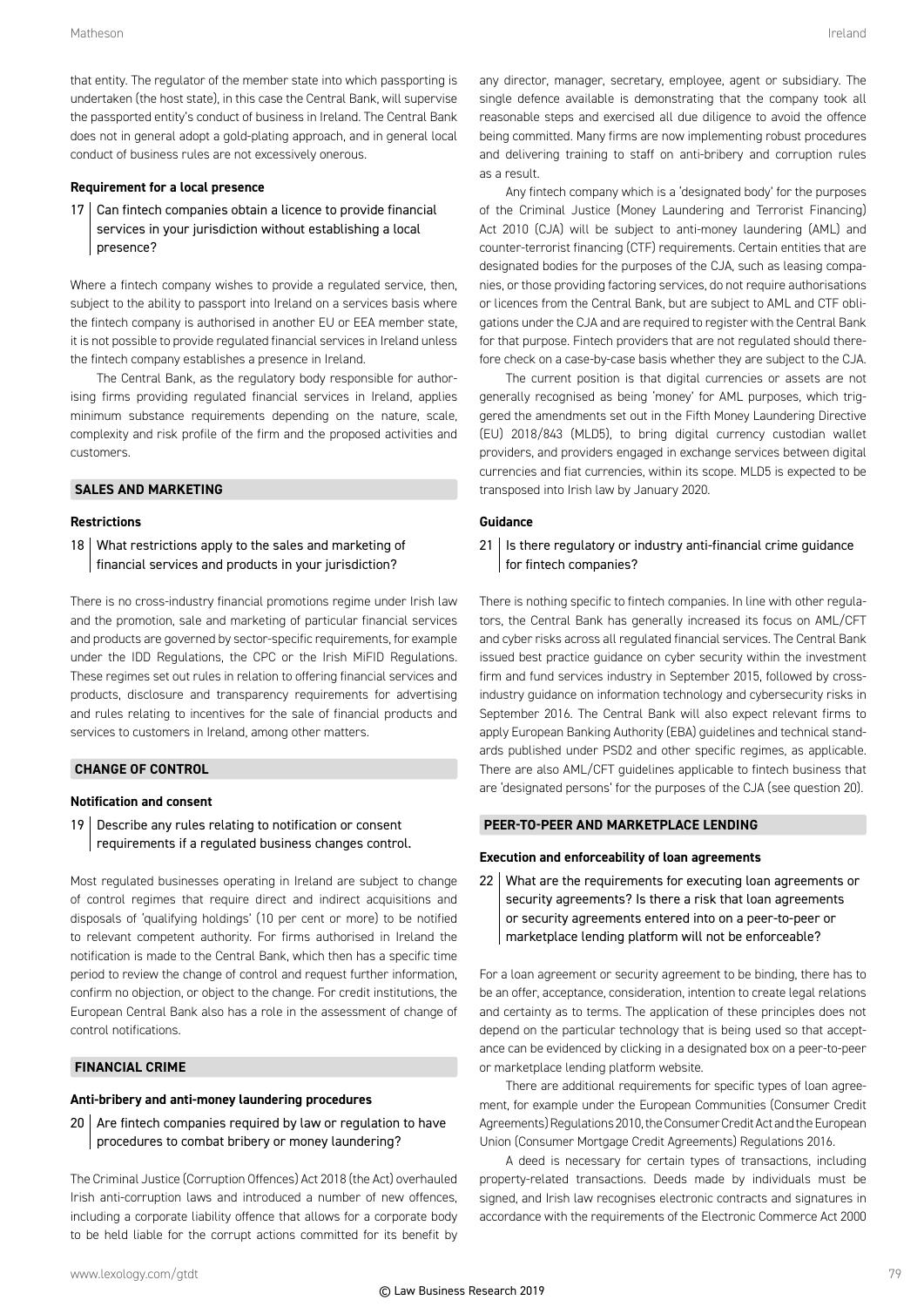and Regulation 910/2014 on electronic identification and trust services for electronic transactions.

#### **Assignment of loans**

23 What steps are required to perfect an assignment of loans originated on a peer-to-peer or marketplace lending platform? What are the implications for the purchaser if the assignment is not perfected? Is it possible to assign these loans without informing the borrower?

There are two main types of assignments of legal rights under Irish law: a legal assignment and an equitable assignment. Irish law is similar to English law in this regard. The distinction can be important at point of enforcement and in general terms, a legal assignment is preferable. To create a legal assignment of a debt, the assignment must be in writing and signed by the assignor; the assignment must be absolute (ie, unconditional and not merely by way of security); and express notice in writing must be given to the borrower from whom the assignor would have been entitled to receive the debt. Part of a debt, or other legal chose in action, may not be legally assigned; only the whole debt may be legally assigned.

The CPC requires a regulated entity to provide two months' notice before transferring any part of its regulated activities (including loans) to a third party. This obligation only applies to a regulated entity, which would include regulated lenders and also regulated credit servicing firms appointed to hold the legal title to, or service, the loans. Assuming there is no prohibition on assignment without the consent of the borrower under the terms of the loan, Irish law would not otherwise require the borrower to be informed of the assignment. However, any such assignment without notice would take effect as an equitable assignment (see above).

#### **Securitisation risk retention requirements**

 $24$  Are securitisation transactions subject to risk retention requirements?

The Securitisation Regulation (Regulation EU 2017/2402), which became directly applicable across the EU on 1 January 2019, applies in Ireland. It requires institutional investors to ensure that the originator, sponsor or original lender of a securitisation retains at least a 5 per cent net economic interest in the securitisation.

#### **Securitisation confidentiality and data protection requirements**

 $25$  | Is a special purpose company used to purchase and securitise peer-to-peer or marketplace loans subject to a duty of confidentiality or data protection laws regarding information relating to the borrowers?

Where the special purpose vehicle is established in Ireland and controls personal data, it will be subject to the full scope of Ireland's data processing laws, as outlined in question 31. Irish incorporated companies, partnerships or other unincorporated associations formed under the law of Ireland, and persons not falling within the foregoing but who maintain in Ireland an office, branch or agency, or a regular practice will be established in Ireland for these purposes. Data controllers that make use of equipment in Ireland for processing data can also fall within the scope of Ireland's data processing laws in certain circumstances. Broader confidentiality provisions applicable to a special purpose vehicle would typically arise as a matter of contract, and the implied banker's duty of confidentiality at common law is unlikely to apply.

#### **ARTIFICIAL INTELLIGENCE, DISTRIBUTED LEDGER TECHNOLOGY AND CRYPTOASSETS**

#### **Artificial intelligence**

 $26$  Are there rules or regulations governing the use of artificial intelligence, including in relation to robo-advice?

There are no specific rules governing the use of artificial intelligence, including in relation to robo-advice, in Ireland. However, a regulated financial service provider would need to comply with applicable conduct and regulatory requirements in applying artificial intelligence (and robo-advice) to its regulated activities and would also need to ensure that it complies with Irish equality legislation (the Equal Status Acts 2000–2015) when using such technology to determine access to services. The Central Bank has issued a discussion paper relating to the impact of such innovation on its CPC and the delivery of financial services to consumers in Ireland.

#### **Distributed ledger technology**

 $27$  Are there rules or regulations governing the use of distributed ledger technology or blockchains?

There are no specific rules governing the use of distributed ledger technology or blockchain in Ireland, but a regulated financial service provider would need to comply with applicable conduct and regulatory requirements in applying such technologies to its regulated activities. The Central Bank has issued a discussion paper relating to the impact of such innovation on its CPC and the delivery of financial services to consumers in Ireland.

#### **Cryptoassets**

 $28$  Are there rules or regulations governing the use of cryptoassets, including digital currencies, digital wallets and e-money?

Assuming the cryptoassets are not financial instruments or other form of collective investment, there is no regulatory framework governing cryptoassets in Ireland. When MLD5 is transposed into Irish law, this will impose AML/CFT requirements on cryptoasset exchanges and wallet providers.

#### **Digital currency exchanges**

 $29$  Are there rules or regulations governing the operation of digital currency exchanges or brokerages?

Assuming the digital currency is not linked to any financial instruments and the exchange is not engaging in any other regulated activity, there is no regulatory framework governing the operation of digital currency exchanges or brokerages. When MLD5 is transposed into Irish law, this will impose AML/CFT requirements on digital currency exchanges and providers who exchange fiat currencies for digital currencies.

#### **Initial coin offerings**

 $30$  Are there rules or regulations governing initial coin offerings (ICOs) or token generation events?

There are no laws specific to ICOs and offerings of digital assets in Ireland, and it is possible, depending on the nature of the digital assets, that the offering, holding or trading of such assets may fall outside current securities or prospectus law, financial services regulation and other laws.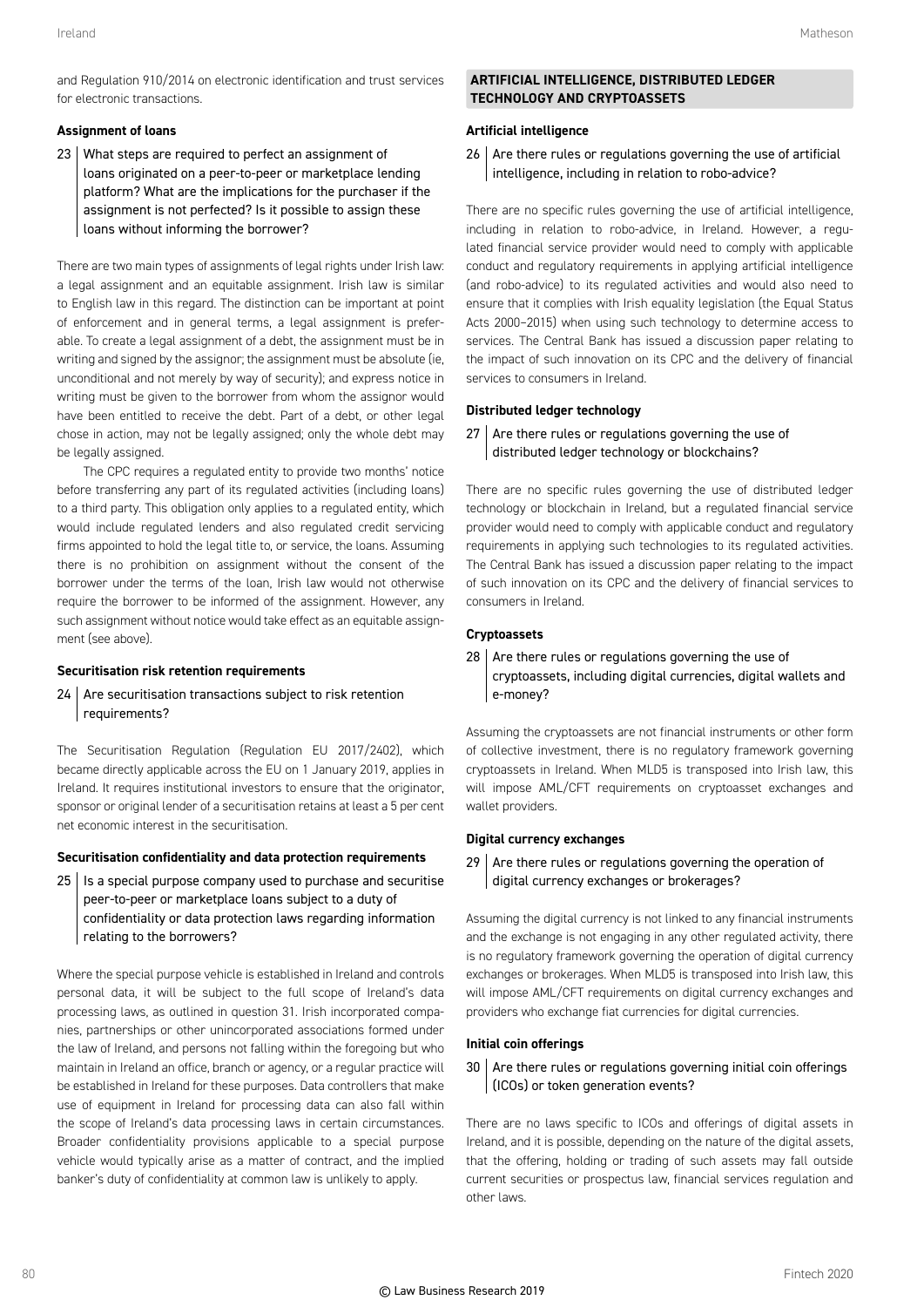#### **DATA PROTECTION AND CYBERSECURITY**

#### **Data protection**

#### 31 What rules and regulations govern the processing and transfer (domestic and cross-border) of data relating to fintech products and services?

The General Data Protection Directive (Regulation 2016/679) (GDPR) has had effect in Ireland since 25 May 2018, and is supplemented by the Data Protection Act 2018. The GDPR is intended to harmonise further the data protection regimes within the EU and a full account of its impact is outside the scope of this chapter. For fintech operators, anonymisation and aggregation of data for commercial gain may be important. Aggregation of data for commercial gain will only be permissible where the collection, aggregation and commercial use of the data meets GDPR requirements. There may be somewhat greater flexibility in the use of anonymised data for commercial gain. However, it is generally accepted that the standard required for data to be truly anonymised (and therefore not be personal data) is a high one, and that anonymisation techniques can only provide privacy guarantees if appropriate techniques are used and the application of those techniques is engineered appropriately. This is a complex area and any fintech operator considering engaging in such techniques should seek appropriate specialist advice.

#### **Cybersecurity**

#### 32 What cybersecurity regulations or standards apply to fintech businesses?

The Central Bank issued best practice guidance on cyber security within the investment firm and fund services industry in September 2015, followed by cross-industry guidance on information technology and cybersecurity risks in September 2016. The Central Bank will also expect relevant firms to apply relevant ESA guidelines, whether issued by the EBA or the European Securities and Markets Authority (such as the Guidelines on security measures for operational and security risks under PSD2 and other specific regimes, as applicable).

#### **OUTSOURCING AND CLOUD COMPUTING**

#### **Outsourcing**

 $33$  Are there legal requirements or regulatory guidance with respect to the outsourcing by a financial services company of a material aspect of its business?

There are multiple sector-specific requirements governing outsourcing, for example, under the MiFID II and Solvency II regimes. For credit institutions, payments and e-money firms, the EBA has issued extensive Guidelines as of February 2019. The Central Bank takes an active interest in compliance by regulated firms with outsourcing requirements and in November 2018, published a paper 'Outsourcing – Findings and Issues for Discussion', highlighting the most obvious and minimum supervisory expectations for regulated firms around the management of outsourcing risks.

#### **Cloud computing**

#### $34$  Are there legal requirements or regulatory guidance with respect to the use of cloud computing in the financial services industry?

In December 2017, the EBA issued final guidance for the use of cloud service providers by banks, payment firms and e-money firms titled 'Recommendations on outsourcing to cloud service providers'. For other regulated activities, the Central Bank is likely to apply relevant outsourcing requirements, and will have a specific focus on security issues.

#### **INTELLECTUAL PROPERTY RIGHTS**

#### **IP protection for software**

35 Which intellectual property rights are available to protect software, and how do you obtain those rights?

The principal intellectual property right that protects software is copyright (the right to prevent others from, among other things, copying the software). Under the Copyright Act 2000 (as amended), copyright vests in the author on creation. Organisations should ensure that they have appropriate copyright assignment provisions in place in all agreements they have with employees or contractors to ensure that they obtain these rights.

#### **IP developed by employees and contractors**

36 Who owns new intellectual property developed by an employee during the course of employment? Do the same rules apply to new intellectual property developed by contractors or consultants?

The default position under Irish law is that the employer owns intellectual property developed by an employee during the course of employment, unless it is otherwise stated in an agreement with the employee. However, this default position does not extend to intellectual property generated by an employee outside their employment (such as out of hours or off premises).

Contractors and consultants (who are not employees) are generally not subject to the default position described above and, unless the agreement between the contractor or consultant includes an assignment or other transfer of intellectual property to the customer, the contractor or consultant will own any intellectual property rights generated during the course of the work. Ownership of such intellectual property, if related to the subject matter of employment, should be addressed through the relevant contract.

#### **Joint ownership**

 $37$  Are there any restrictions on a joint owner of intellectual property's right to use, license, charge or assign its right in intellectual property?

Yes. Joint owners of patents cannot assign or grant a licence of an interest in a patent or a design right without the consent of all other joint owners. Under the Trade Marks Act 1996 (as amended) a joint owner may sue another joint owner for trademark infringement where the trademark is used in relation to goods or services for which all joint owners have not been connected in the course of trade. On the basis of this legislation, we would expect that the consent of all joint owners is required for a licence of the trademark to be given.

Although the Copyright Act 2000 (as amended) is silent as to the rights of joint copyright owners, the current common law position appears to suggest that the consent of all co-owners is required for the grant of a licence to third parties.

#### **Trade secrets**

#### 38 How are trade secrets protected? Are trade secrets kept confidential during court proceedings?

Trade secrets are not a standalone right and are not protected separately from confidential information under Irish law. Confidential information is protected either through a contractual agreement to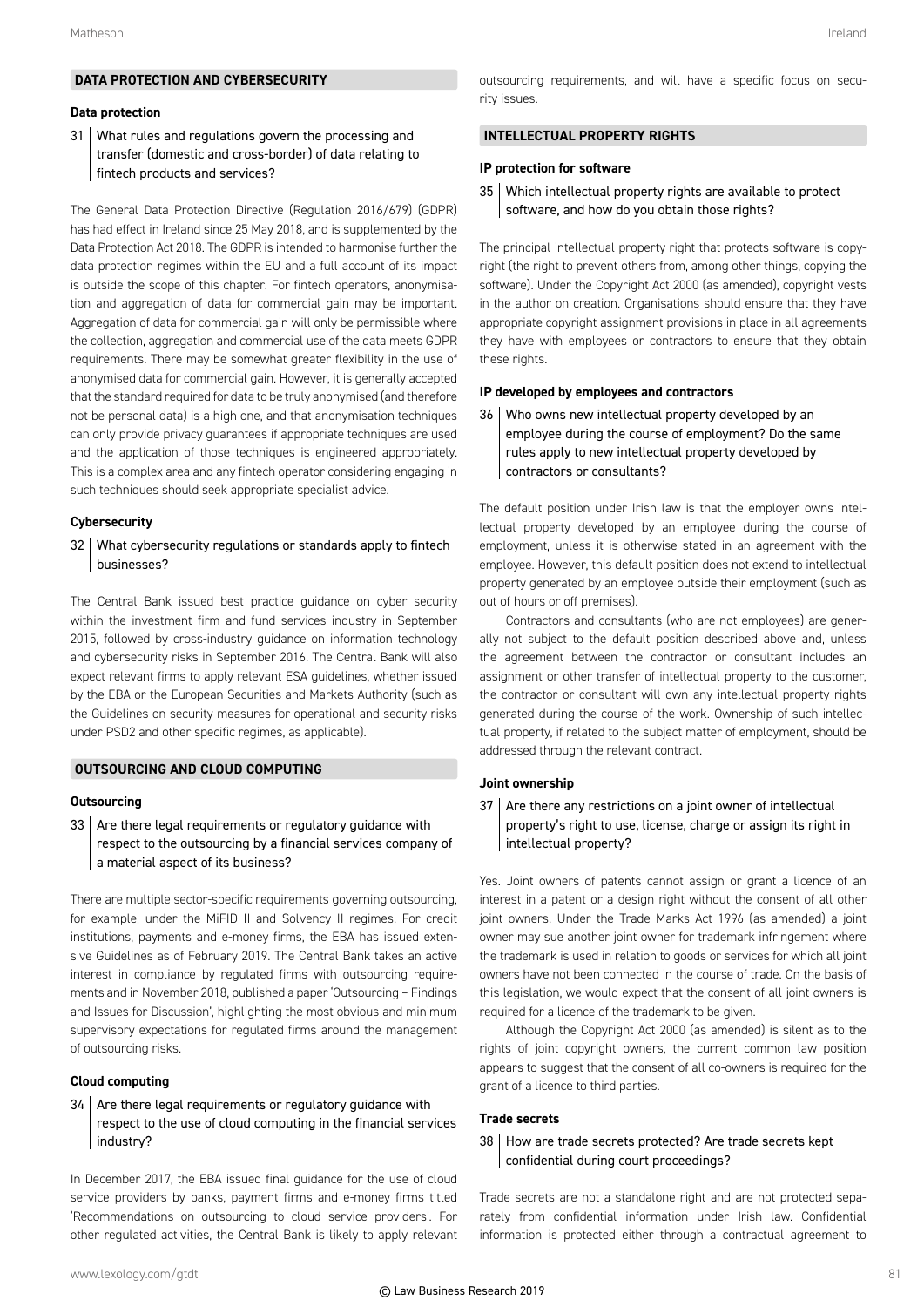keep certain information confidential, or through the common law obligation to keep information confidential (because of the nature of the relationship between the discloser and disclosee, the nature of the communication or the nature of the information itself).

There is no general rule that requires confidential information that is revealed during court proceedings to be kept secret. It is possible to obtain an order from a court limiting access to such confidential information, but such orders are given on a case-by-case basis, and are typically considered difficult to obtain.

#### **Branding**

39 What intellectual property rights are available to protect branding and how do you obtain those rights? How can fintech businesses ensure they do not infringe existing brands?

The main intellectual property rights available to protect branding are registered and unregistered trade and service marks.

Registered trade and service mark rights only arise through registration, and can be applied for either in Ireland (in respect of Ireland only) or more broadly in the EU (as an EU trademark) or internationally. Trade and service mark rights give registered owners certain rights to prevent others using identical or confusingly similar trademarks to their registered mark.

Brand owners can also rely on unregistered trademark rights through the common law tort of passing-off. This allows the owner to prevent others from damaging their goodwill with customers by using branding or get up that is identical or confusingly similar to their own.

For certain branding (particularly complex branding with artistic elements), copyright protection may also be available.

#### **Remedies for infringement of IP**

40 What remedies are available to individuals or companies whose intellectual property rights have been infringed?

The exact remedies available to individuals or companies depend on the intellectual property right that has been infringed, but generally, for infringements of trademarks, patents, copyright and design rights under Irish law, the owner of the right may seek an injunction against further infringement, damages, an account of any profit made by the infringer from any articles incorporating the infringed intellectual property, and delivery up or destruction of those articles.

#### **COMPETITION**

#### **Sector-specific issues**

 $41$  Are there any specific competition issues that exist with respect to fintech companies in your jurisdiction?

There are no competition issues that are specific to fintech companies, nor do we expect that there will be any that become an issue in the future.

#### **TAX**

#### **Incentives**

 $42$  Are there any tax incentives available for fintech companies and investors to encourage innovation and investment in the fintech sector in your jurisdiction?

In addition to Irish corporation tax rate of 12.5 per cent, there are a number of further Irish tax provisions that encourage innovation and investment in fintech in Ireland, including:

a 25 per cent tax credit for qualifying R&D expenditure carried on within the EEA. This tax credit is in addition to the normal business deduction for such R&D expenditure (at the 12.5 per cent rate), thus providing relief for expenditure on R&D at an effective rate of 37.5 per cent. These credits may also be surrendered by the company to key employees actively involved in R&D activities, thereby reducing the effective rate of Irish income tax for such employees;

• a best-in-class 'knowledge development box' that complies with the OECD's 'modified nexus' standard. This can reduce the rate of Irish corporation tax to 6.25 per cent for profits derived from certain IP assets, where qualifying R&D activity is carried on in Ireland. This relief can also be claimed in conjunction with the R&D tax credit;

- tax depreciation for certain intangible assets. Such assets can be amortised for Irish corporation tax purposes either in line with their accounting treatment or on a straight basis over 15 years;
- the Employment and Investment Incentive (EII) and Start-up Refunds for Entrepreneurs (SURE) schemes, which allow individual investors in fintech companies to obtain Irish income tax relief (of up to 41 per cent) on investments made, in each tax year, into certified qualifying companies. Relief under the EII is available in respect of funding of up to €15 million and is available until 2020;
- entrepreneur relief, which allows for a capital gains tax rate of 10 per cent on the disposal of certain qualifying business assets up to a lifetime amount of €1 million;
- an extensive double tax treaty network, totalling 74 treaties, that prevents the taxation of the same portion of a company's income by multiple jurisdictions;
- start-up relief, which provides for a reduction in corporation tax liability for the first three years of trading for companies of a certain size provided the company was incorporated on or after 14 October 2008 and began trading between 1 January 2009 and 31 December 2018. This relief can be claimed on both profits from trading and on capital gains; and
- a stamp duty exemption for transfers of intellectual property.

#### **Increased tax burden**

 $43$  Are there any new or proposed tax laws or guidance that could significantly increase tax or administrative costs for fintech companies in your jurisdiction?

There are currently no proposals at Irish national level to significantly increase tax or administrative costs for fintech companies in Ireland. The OECD has launched a new project on the tax challenges of digitalisation. Proposals in respect of this project should be made by the end of 2020.

#### **IMMIGRATION**

#### **Sector-specific schemes**

44 What immigration schemes are available for fintech businesses to recruit skilled staff from abroad? Are there any special regimes specific to the technology or financial sectors?

There are no specific immigration schemes available for fintech business, or the technology and financial sectors, in Ireland. The ordinary rules in relation to employment permit requirements apply.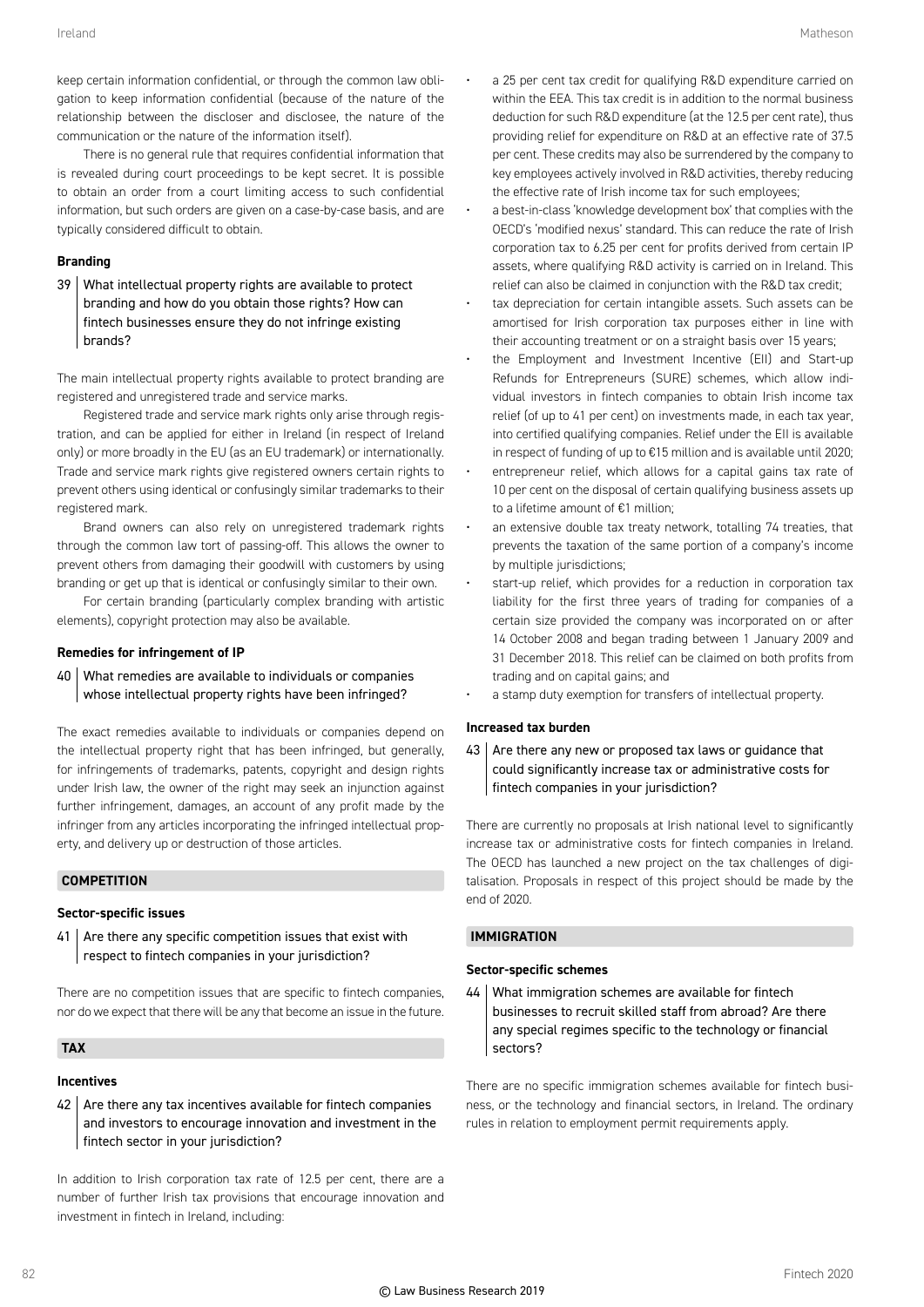#### **Current developments**

 $45$  Are there any other current developments or emerging trends to note?

We expect Ireland to continue to develop as a leading domicile in this area. We also expect the Central Bank to follow best EU practice in its regulation of the sector and to adopt a relatively accommodating approach to fintech innovation, but we do not necessarily expect the Central Bank to introduce a specific sandbox regime in Ireland.

# Matheson

Liam Flynn liam.flynn@matheson.com

# Lorna Daly

lorna.daly@matheson.com

70 Sir John Rogerson's Quay Dublin 2 Ireland Tel: +353 1 232 2000 Fax: +353 1 232 3333 www.matheson.com